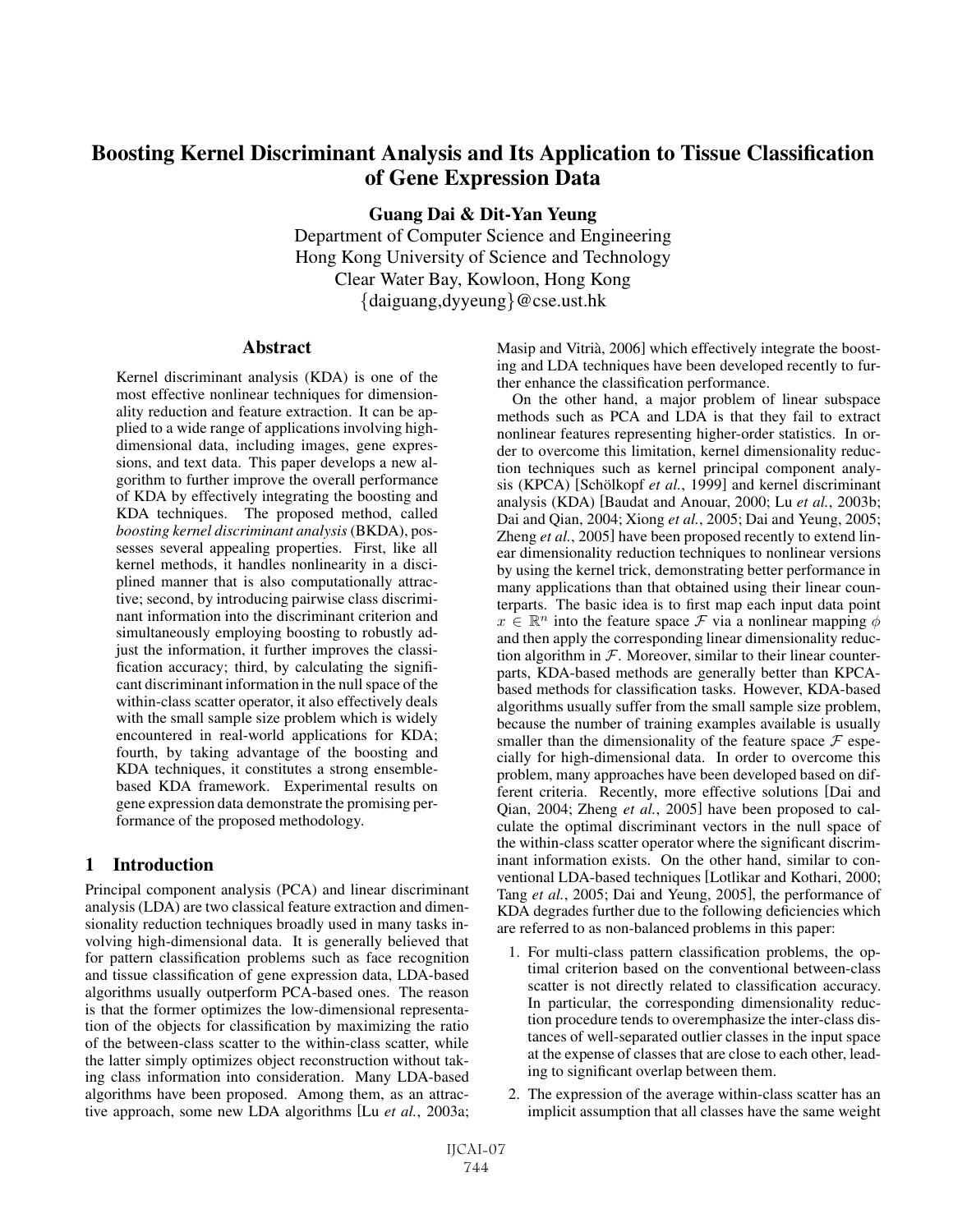for the covariances. In fact, if the class with dominant covariance is simultaneously an outlier class in the input space, the within-class scatter will fail to estimate the correct value for improved classification, due to minimizing the spread of the outlier classes while neglecting the minimization of other covariances.

In this paper, we further improve the overall performance of KDA by proposing a novel KDA algorithm called *boosting KDA* (BKDA). The proposed approach effectively integrates the boosting technique with the most recently developed KDA algorithms based on the pairwise class discriminant information. The BKDA approach employs the boosting technique to robustly calculate the pairwise class discriminant information that is integrated into the scatter operators in order to solve the non-balanced problems of KDA. Although boosting has been applied to LDA, so far it has not been studied much for KDA. It is worthwhile to mention here several appealing properties of the proposed BKDA method:

- 1. It handles nonlinearity in a disciplined manner that is also computationally attractive like all kernel methods.
- 2. By introducing the pairwise class discriminant information into the discriminant criterion and simultaneously employing boosting to robustly adjust the information, it effectively overcomes the non-balanced problems in KDA and further increases the classification accuracy.
- 3. It effectively boosts the significant discriminant information contained in the null space of the within-class scatter operator and simultaneously deals with the small sample size problem. However, the algorithm and analysis presented here can also be applied easily to boost other discriminant information such as that included in the orthogonal complement of the null space of the within-class scatter operator.
- 4. It constitutes a strong ensemble-based kernel KDA framework, taking advantage of both the boosting and KDA techniques.

To demonstrate the effectiveness of the BKDA method, we apply the proposed method to effectively extract discriminant features for the tissue classification of gene expression data. Experimental results confirm that our BKDA method is superior to several existing dimensionality reduction methods in terms of classification accuracy.

# 2 Nonlinear Feature Extraction via Kernel Discriminant Analysis

As a nonlinear extension of LDA, KDA essentially performs LDA in the feature space  $\mathcal F$ . Note that  $\mathcal F$  may be infinitedimensional and it should be regarded as a Hilbert space. As such, the scatter matrices in the input space for LDA correspond to operators in  $\mathcal F$  for KDA. For any operator **A** in  $\mathcal F$ , we let  $\mathbf{A}(0)$  denote the null space of **A**, i.e.,  $\mathbf{A}(0) = {\mathbf{x} | \mathbf{A}\mathbf{x}} =$  $\mathbf{0}$ , and  $\overline{\mathbf{A}(0)}$  the orthogonal complement of  $\mathbf{A}(0)$ . Thus,  $\mathbf{A}(0) \oplus \mathbf{A}(0) = \mathcal{F}.$ 

Suppose  $X$  denotes a training set of N examples belonging to C classes, with each example being a vector in  $\mathbb{R}^n$ . Let  $\mathcal{X}_i \subset \mathcal{X}$  be the *i*th class containing  $N_i$  examples, with  $\mathbf{x}_i^{i_0}$ denoting the  $i<sub>o</sub>$ th example in it. In addition, each example

 $\mathbf{x}_i^{i_0} \in \mathcal{X}$  has the corresponding label  $i \in \{1, \ldots, C\}$ . By the implicit nonlinear manning  $\phi : \mathbb{R}^n \to \mathcal{F}$  the N images the implicit nonlinear mapping  $\phi : \mathbb{R}^n \to \mathcal{F}$ , the N images in F can be represented by the set  $\{\phi(\mathbf{x}_i^{i_0})\}$ . The conventional between close sector operator  $\mathbf{S}^{\phi}$  within along sector tional between-class scatter operator  $S_b^{\phi}$ , within-class scatter tional between-class scatter operator  $\mathbf{S}_{b}^{\phi}$ , within-class scatter<br>operator  $\mathbf{S}_{w}^{\phi}$ , and population scatter operator  $\mathbf{S}_{t}^{\phi}$  can be ex-<br>pressed as:  $\mathbf{S}_{b}^{\phi} = \frac{1}{N} \sum_{i=1}^{C} N_{i} (\mathbf{m}_{i}^{\phi} - \mathbf$  $\begin{array}{l} \mathbf{S}_{b}^{\text{re}}=\frac{1}{N}\sum_{i=1}^{N}N_{i}(\mathbf{m}_{i}^{\phi}-\mathbf{m}^{\phi})(\mathbf{m}_{i}^{\phi}-\mathbf{m}^{\phi})^{T}, \mathbf{S}_{w}^{\phi}=\ \frac{1}{N}\sum_{i}^{N_{i}}\frac{(\mathbf{A}(\mathbf{x}^{i_{o}})-\mathbf{m}^{\phi})(\mathbf{A}(\mathbf{x}^{i_{o}})-\mathbf{m}^{\phi})^{T}}{\mathbf{A}^{\phi}}\mathbf{x}^{\phi}-\mathbf{S}^{\phi}+\mathbf{S}^{\phi} \end{array$  $\tilde{\Omega}$  $\frac{1}{N} \sum_{i=1}^{C} \sum_{i_0=1}^{N_i} (\phi(\mathbf{x}_i^{i_0}) - \mathbf{m}_i^{\phi})(\phi(\mathbf{x}_i^{i_0}) - \mathbf{m}_i^{\phi})^T, \mathbf{S}_t^{\phi} = \mathbf{S}_b^{\phi} + \mathbf{S}_w^{\phi} = \frac{1}{N} \sum_{i=1}^{C} \sum_{i_0=1}^{N_i} (\phi(\mathbf{x}_i^{i_0}) - \mathbf{m}^{\phi})(\phi(\mathbf{x}_i^{i_0}) - \mathbf{m}^{\phi})^T, \text{ where}$  $\mathbf{S}_{w}^{\phi} = \frac{1}{N} \sum_{i=1}^{C} \sum_{i_{o}=1}^{N_{i}} (\phi(\mathbf{x}_{i}^{i_{o}}) - \mathbf{m}^{\phi})(\phi(\mathbf{x}_{i}^{i_{o}}) - \mathbf{m}^{\phi})^{T}$ , where  $\mathbf{m}_{i}^{\phi} = \frac{1}{N_{i}} \sum_{i_{o}=1}^{N_{i}} \phi(\mathbf{x}_{i}^{i_{o}})$  and  $\mathbf{m}^{\phi} = \frac{1}{N} \sum_{i=1}^{C} \sum_{i_{o}=1}^{N_{i}} \phi(\mathbf{x}_{i}^{i$  $\sum_{i_o=1}^{N_i} \phi(\mathbf{x}_i^{i_o})$  and  $\mathbf{m}^{\phi} = \frac{1}{N}$  $\mathbf{m}_i^{\phi} = \frac{1}{N_i} \sum_{i_o=1}^{N_i} \phi(\mathbf{x}_i^{i_o})$  and  $\mathbf{m}^{\phi} = \frac{1}{N} \sum_{i=1}^{C} \sum_{i_o=1}^{N_i} \phi(\mathbf{x}_i^{i_o})$ .<br>We maximize the Fisher criterion below to obtain the optimal projection directions **w** in  $\mathcal{F}$ :

$$
J^{\phi}(\mathbf{w}) = \frac{\mathbf{w}^T \mathbf{S}_{b}^{\phi} \mathbf{w}}{\mathbf{w}^T \mathbf{S}_{w}^{\phi} \mathbf{w}}.
$$
 (1)

However, in many practical applications, one of the major problems with KDA is the so-called small sample size problem with respect to  $(1)$ , because of the degeneracy of the withinclass scatter operator in  $F$ . In general, this problem is solved by applying techniques such as pseudoinverse, kernel PCA, and QP decomposition. Recently, some more effective methods [Dai and Qian, 2004; Zheng *et al.*, 2005] have been developed to explore the significant discriminant information in the null space of the within-class scatter operator. In general, a simple and efficient approach of finding this significant discriminant information is to calculate the optimal discriminant vectors in the intersection subspace  $\mathbf{S}_{t}^{\varrho}(0) \cap \mathbf{S}_{w}^{\phi}(0)$  with respect to the following modified criterion: spect to the following modified criterion:

$$
J_f^{\phi}(\mathbf{w}) = \mathbf{w}^T \mathbf{S}_b^{\phi} \mathbf{w} \ (\|\mathbf{w}\| = 1). \tag{2}
$$

Furthermore, in many situations, nonlinear feature extraction based on the above criterion (2) indeed further enhances the overall performance in terms of classification accuracy and numerical stability. In addition, it should be pointed out that, according to [Chen *et al.*, 2000], for conventional LDA, when the dimensionality  $n$  of the training examples is less than the total number of examples N, some useful discriminant information in the null space of the within-class scatter operator will be lost. This is especially the case when n is less than  $N - C$ because all this discriminant information will be fully discarded. In KDA described above, this situation can be avoided by choosing the kernel function appropriately, with which the dimensionality of  $F$  nonlinearly mapped from the input space can become larger than the number of training examples.

## 3 Boosting Kernel Discriminant Analysis Learner

#### 3.1 Boosting Kernel Discriminant Analysis

Similar to LDA, KDA also suffers from the non-balanced problems described in Section 1. Here, we will present the BKDA algorithm that combines the strengths of the boosting and KDA techniques and effectively solves the non-balanced problems of KDA at the same time.

Boosting is a general machine learning meta-algorithm for improving the accuracy of any given learning algorithm. One of the most effective boosting algorithms, referred to as AdaBoost, can be used in conjunction with many learning algorithms to improve their performance. Boosting algorithms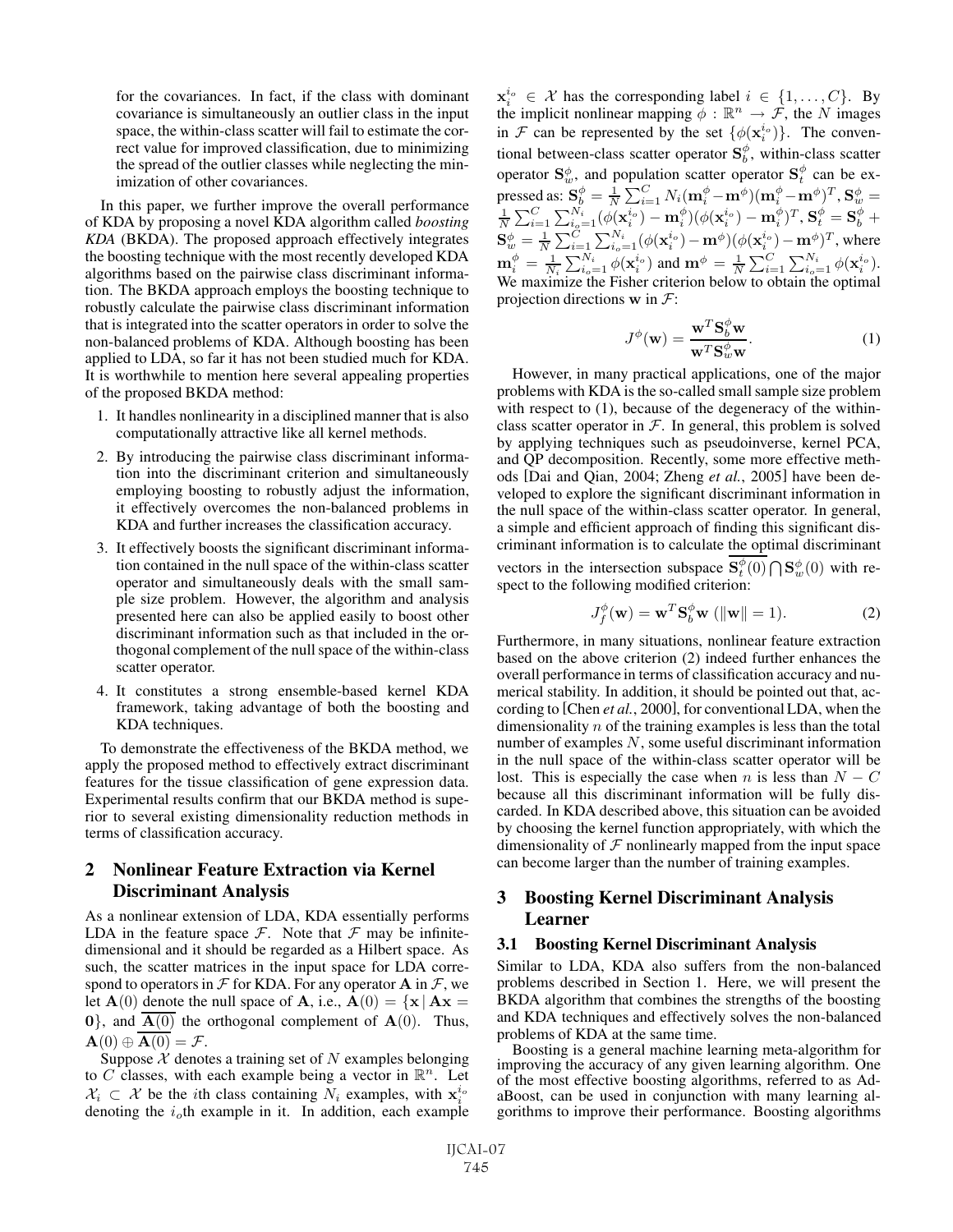are adaptive in the sense that the classifiers built are tweaked in favor of those instances misclassified by previous classifiers [Freund and Schapire, 1997]. More specifically, the underlying idea of AdaBoost is based on the sample distribution, which, in essence, is a measure of how hard to classify an example. Moreover, it should be notable that for multiclass problems, a version of AdaBoost called AdaBoost.M2 outperforms AdaBoost.M1 for many real-world applications. Thus we prefer using AdaBoost.M2 in this paper. In order to effectively overcome the non-balanced problems of KDA and simultaneously form a strong connection between KDA and AdaBoost.M2, following [Freund and Schapire, 1997; Lu *et al.*, 2003a], the pairwise class discriminant distribution is introduced on the basis of the mislabel distribution from AdaBoost.M2. Further, at the tth iteration in AdaBoost.M2, any pairwise class discriminant distribution  $d_{i,j}^t$  between classes  $\mathcal{X}_i$  and  $\mathcal{X}_i$  can be calculated as follows:  $\mathcal{X}_i$  and  $\mathcal{X}_j$  can be calculated as follows:

$$
d_{i,j}^t = \begin{cases} \frac{1}{2} \left( \sum_{i_o=1}^{N_i} \Gamma^t(\mathbf{x}_i^{i_o}, j) + \sum_{j_o=1}^{N_j} \Gamma^t(\mathbf{x}_j^{j_o}, i) \right), & \text{if } i \neq j; \\ 0, & \text{otherwise.} \end{cases}
$$
(3)

Here, the mislabel distribution  $\Gamma^t(\star, *)$  measures the extent of the difficulty of discriminating the example  $\star$  from the imof the difficulty of discriminating the example  $\star$  from the improper label ∗ on the basis of the previous boosting results. Obviously, a larger value of  $d_{i,j}^t$  intuitively indicates worse<br>senarability between two classes  $\mathcal{X}$  and  $\mathcal{X}$  further embodyseparability between two classes  $\mathcal{X}_i$  and  $\mathcal{X}_j$ , further embody-<br>ing also that both are closer together in  $\mathcal{F}$ .

To address the first non-balanced problem in KDA, we replace the ordinary between-class scatter operator **S**<sup>φ</sup> b by a weighted between-class scatter operator  $\mathbf{S}_{B}^{\varphi}$ :

$$
\mathbf{S}_{B}^{\phi} = \sum_{i=1}^{c-1} \sum_{j=i+1}^{c} \frac{N_{i} N_{j}}{N^{2}} w(d_{i,j}^{t}) (\mathbf{m}_{i}^{\phi} - \mathbf{m}_{j}^{\phi}) (\mathbf{m}_{i}^{\phi} - \mathbf{m}_{j}^{\phi})^{T}, \quad (4)
$$

where the weighting function  $w(\star)$  is generally chosen to be a monotonically increasing function of  $\star$ . For simplicity, we let  $w(\star) = \star$  in this paper. Obviously, based on the definitions of the pairwise class discriminant distribution and the weighting function  $w(\star)$ , it can be seen that classes that are not well separated in  $F$  and thus can potentially impair the classification performance should be more heavily weighted in  $\mathcal{F}$ .<br>In addition, a weighting scheme should also be employed to

alleviate the second non-balanced problem, i.e., the negative effect of outlier classes when estimating the within-class scatter operator. Further, at the tth iteration, we replace the ordinary within-class scatter operator  $\mathbf{S}_{w}^{\phi}$  by the weighted within-<br>class scatter operator  $\mathbf{S}_{w}^{\phi}$  as follows: class scatter operator  $\mathbf{S}_{W}^{\varphi}$  as follows:

$$
\mathbf{S}_{W}^{\phi} = \frac{1}{N} \sum_{i=1}^{C} \sum_{i_{o}=1}^{N_{i}} r_{i}^{t} q_{i i_{o}}^{t} (\phi(\mathbf{x}_{i}^{i_{o}}) - \mathbf{m}_{i}^{\phi})(\phi(\mathbf{x}_{i}^{i_{o}}) - \mathbf{m}_{i}^{\phi})^{T}, \quad (5)
$$

where  $r_i^t = \sum_{j \neq i} w(d_{i,j}^t)$  is the relevance-based weight for class  $\mathcal{X}_i$  and  $q_{ii_o}^t = w(\sum_{j \neq i} \Gamma^t(\mathbf{x}_i^{i_o}, j))$  is that for  $\mathbf{x}_i^{i_o}$ . Let us highlight some characteristics of  $\mathbf{S}_W^{\phi}$  here:

 $-$  By incorporating  $r_i^t$  in (5), it ensures that the estimated<br>  $S^{\phi}$  is only influenced elightly if also  $\chi$  is an outlier  $\mathbf{S}_{W}^{\phi}$  is only influenced slightly if class  $\mathcal{X}_{i}$  is an outlier class. This is reasonable since if one class is well senclass. This is reasonable since if one class is well separated from the other classes in  $F$ , then whether the within-class covariance operator of this class in the new space is compact or not will not have much effect on classification [Tang *et al.*, 2005].

 $-$  Generally, a larger value of  $q_{io}^{t_i}$  indicates a greater diffi-<br>with of classifying suggesting wat the gravitant hand culty of classifying example  $\mathbf{x}_i^{i_0}$  w.r.t. the previous boost-<br>ing results. As such  $a_i^t$ , emphasizes the difficult examing results. As such,  $q_{io}^t$  emphasizes the difficult exam-<br>ples in the within-class covariance of class  $\mathcal{X}$ ples in the within-class covariance of class  $\mathcal{X}_i$ .

Based on the AdaBoost.M2 algorithm and the definitions of  $\mathbf{S}_{B}^{\varphi}$  and  $\mathbf{S}_{W}^{\varphi}$ , we propose the BKDA algorithm as detailed<br>in Fig. 1.<sup>1</sup>. It should be pointed out that the KDA involved in in Fig.1. $<sup>1</sup>$  It should be pointed out that the KDA involved in</sup> the BKDA algorithm is to calculate the optimal discriminant vectors in the null space of the new  $S_W^{\varphi}$  in order to take ad-<br>watters of the significant discriminant information in  $S_{\varphi}^{\varphi}(0)$ vantage of the significant discriminant information in  $S_W^{\phi}(0)$ , and the detailed calculation procedure can be found in suband the detailed calculation procedure can be found in subsection 3.2 below. In addition, discriminant analysis is quite a strong feature extraction technique for classification. As a result, the boosting process cannot go forward due to the very small pseudo-loss  $\epsilon_t$ . In general, some sampling procedures are employed to artificially weaken the corresponding discriminant technique, and, in BKDA, we choose some examples in each class based on  $q_{i,j}^t$  to focus on the hardest examples in each class. For the features extracted by discriminant analyeach class. For the features extracted by discriminant analysis, a simple nearest neighbor classifier is generally employed for classification. In order to be consistent with the AdaBoost algorithm, in BKDA, the hypothesis  $h_t(\star, \star)$  between example  $\star$  and class  $\ast$  can be built easily based on the normalized nearest neighbor classifier, while it gives results identical to the classical nearest neighbor classifier.

#### 3.2 How to Calculate the Optimal Discriminant Vectors in the Feature Space  $\mathcal F$

In what follows, we will describe how to efficiently calculate the significant discriminant information in the null space of the variant  $\mathbf{S}_{W}^{\phi}$  in (5). Furthermore, on the basis of the vari-<br>anta  $\mathbf{S}_{W}^{\phi}$  and  $\mathbf{S}_{W}^{\phi}$  we also generate the corresponding near ants  $\mathbf{S}_{p}^{\varphi}$  and  $\mathbf{S}_{W}^{\varphi}$ , we also represent the corresponding population contains proportion of  $\mathbf{S}_{p}^{\varphi}$  is  $\mathbf{S}_{p}^{\varphi}$  is a described in lation scatter operator as  $S_T^{\phi} = S_B^{\phi} + S_W^{\phi}$ . As described in Section 2, the optimal discriminant vectors can be obtained in Section 2, the optimal discriminant vectors can be obtained in  $\mathbf{S}_{T}^{\phi}(0) \bigcap \mathbf{S}_{W}^{\phi}(0)$  with respect to the following criterion:

$$
J_F^{\phi}(\mathbf{w}) = \mathbf{w}^T \mathbf{S}_B^{\phi} \mathbf{w} \ (\|\mathbf{w}\| = 1). \tag{6}
$$

Furthermore, based on the above criterion, we have to calculate  $\mathbf{S}_{T}^{\phi}(0) \bigcap \mathbf{S}_{W}^{\phi}(0)$ , which requires calculating  $\mathbf{S}_{T}^{\phi}(0)$  or  $\mathbf{S}_{W}^{\phi}(0)$  first. However, the computation of  $\mathbf{S}_{T}^{\phi}(0)$  or  $\mathbf{S}_{W}^{\phi}(0)$  is quite intractable to some extent, due to the following reasons: 1) unlike  $\mathbf{S}_{\ell}^{\phi}$ , it is intractable to directly compute  $\mathbf{S}_{\ell}^{\phi}(\mathbf{0})$  by the eigenanalysis of  $\mathbf{S}_{T}^{\phi}$ , since  $\mathbf{S}_{T}^{\phi}$  cannot be explicitly expressed<br>  $\mathbf{S}_{T}^{\phi}$   $\mathbf{A}^{\phi}$   $\mathbf{A}^{\phi}$  where  $\mathbf{A}$  is an energter with the evolution as  $S_T^{\phi} = AA^T$ , where **A** is an operator with the explicit for-<br>multion 2) the direct computation of  $S_{\phi}^{\phi}$  (0) is very infeccimulation; 2) the direct computation of  $\mathbf{S}_{W}^{\phi}(0)$  is very infeasi-<br>bland  $\mathbf{S}_{W}^{\phi}(0)$  is in general year large in  $\mathcal{F}_{1}$ , 2) according ble, since  $\mathbf{S}_{W}^{\phi}(0)$  is in general very large in  $\mathcal{F}$ ; 3) according<br>to  $\mathbf{S}_{W}^{\phi}$  (0) is the indice of the short of the solution to [Cevikalp *et al.*, 2005],  $\mathbf{S}_{W}^{\phi}(0)$  can be indirectly calculated by  $\mathcal{F} - \mathbf{S}_W^{\phi}(0)$  on the basis of first calculating  $\mathbf{S}_W^{\phi}(0)$ , while, in  $\mathcal{F}$  high computational complexity is involved at the same in  $F$ , high computational complexity is involved at the same time. In order to efficiently solve this problem, we provide the following theorem.

<sup>&</sup>lt;sup>1</sup>For simplicity, KDA in subsection 3.2 is described on  $\mathcal{X}$  but it is essentially very similar to that based on  $S_t$ .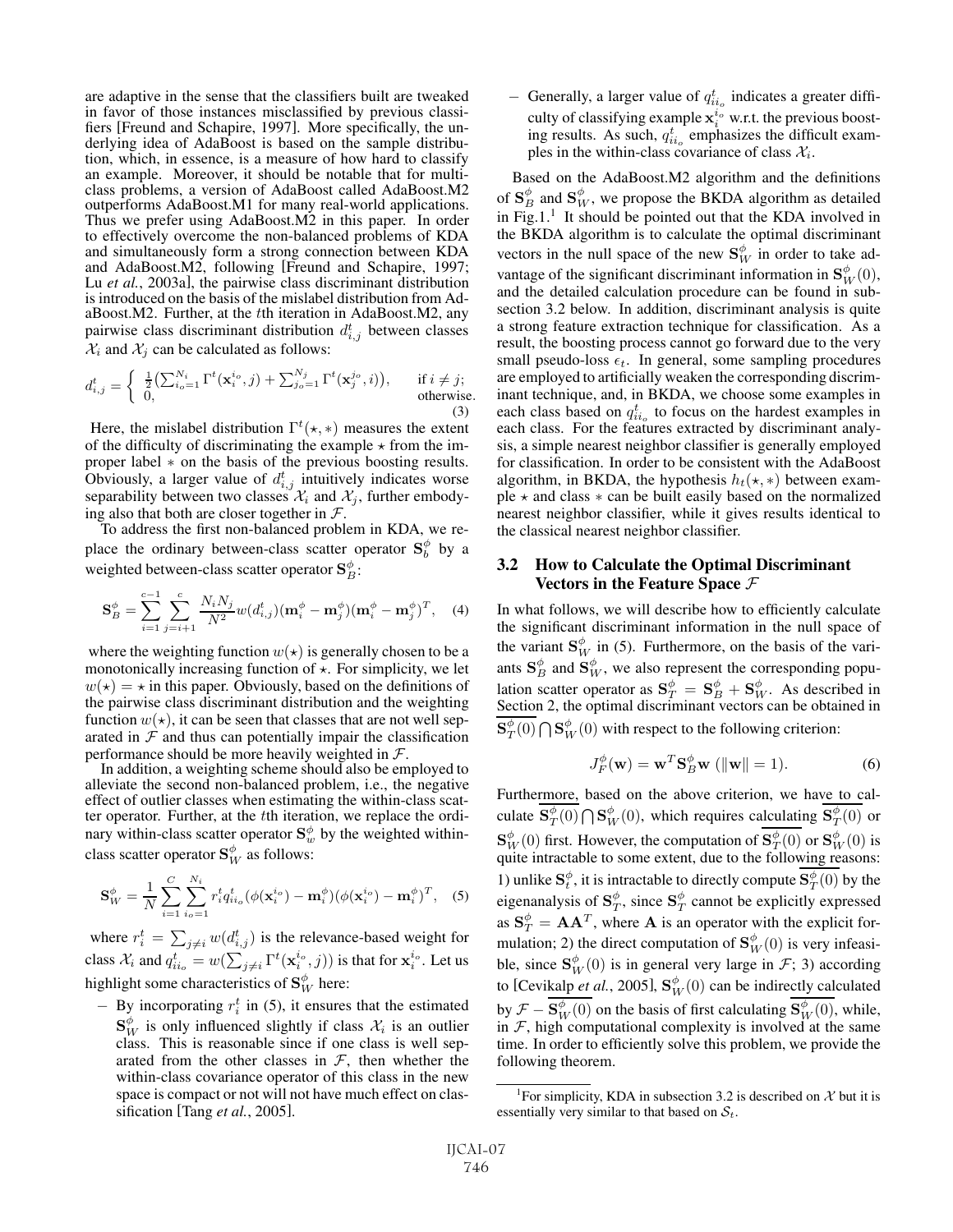**Input:** A set of training examples  $\mathcal{X} = {\mathbf{x}_i^{i_0}} | \mathbf{x}_i^{i_0} \in \mathbb{R}^n$   $i = 1$   $C_i = 1$   $N_i$  a set of all mis- $\mathbb{R}^n, i = 1, \ldots, C, i_0 = 1, \ldots, N_i$ ; a set of all mis-<br>labels  $\mathcal{M} = \{[(i, i_0), j_0], i_1 \in \{1, \ldots, C\}, i_0 \in \{1, \ldots, C\}\}$ labels  $M = \{[(i, i_o), j] | i, j \in \{1, ..., C\}, i_o \in$ <br>{1  $N \}$   $i \neq j$ }; the initial mislabel distribution on M;  $\{1,\ldots,N_i\}, i \neq j\}$ ; the initial mislabel distribution on M:<br> $\Gamma^t(\mathbf{x}^{i_0}, i) = \frac{1}{\gamma} = \frac{1}{\gamma} \mathbf{1}$  is small constant  $\epsilon$ .  $\Gamma^t(\mathbf{x}_i^{i_0},j) = \frac{1}{|\mathcal{M}|} = \frac{1}{\mathcal{N}(C-1)};$  a small constant  $\varepsilon$ . for  $t = 1, \ldots, T_{max}$  do

- Calculate the terms  $d_{i,j}^t$  by (3), and  $r_i^t$  and  $q_{ii}^t$  in (5).

- − Select s hardest examples per class based on  $q_{ii}^t$  to form a training subset  $S \subset \mathcal{X}$ form a training subset  $S_t \subset \mathcal{X}$ .
- $-$  Apply KDA in subsection 3.2 on  $S_t$ , and constitute the KDA-based feature extraction technique, denoted by KDA-t; apply KDA-t on  $\mathcal X$  to obtain  $\{y_i^{i_0,t} \in \mathbb R^r\}$ ;<br>build the hypothesis  $h_i(x) \in [0, 1]$  on the subset  $\mathcal Y^t$ build the hypothesis  $h_t(\star, \star) \in [0, 1]$  on the subset  $\hat{\mathcal{Y}}^t$ of  $\{y_i^{i_o,t} \in \mathbb{R}^r\}$ , corresponding to  $\mathcal{S}_t$ .
- Calculate the pseudo-loss based on  $h_t$ :  $\epsilon_t$  =  $\sum_{[(i,i_1),j]\in\mathcal{M}} \frac{\Gamma^t(x_i^{i_0},j)(1+h_t(y_i^{i_0,t},j)-h_t(y_i^{i_0,t},i))}{2}$ .  $\sum_{[(i,i_o),j]\in\mathcal{M}}$  $\frac{\Gamma^{t}({\bf x}_{i}^{i_{o}},j)(1+h_{t}({\bf y}_{i}^{i_{o},t},j)-h_{t}({\bf y}_{i}^{i_{o},t},i))}{2}.$
- $-$  Set  $\beta_t = \epsilon_t/(1 \epsilon_t)$ . If  $\beta_t \leq \varepsilon$ , then  $T_{max} = t 1$ <br>and break and break.
- $-$  Update the mislabel distribution Γ<sup>t</sup>: Γ<sup>t+1</sup>( $\mathbf{x}_i^{i_0}$ , *j*) =  $\Gamma^{t}(\mathbf{x}_{i}^{i_{o}},j)\beta_{t}^{(1+h_{t}(\mathbf{y}_{i}^{i_{o},t},i)-h_{t}(\mathbf{y}_{i}^{i_{o},t},j))/2}.$
- $-$  Normalize Γ<sup>t+1</sup>: Γ<sup>t+1</sup>( $\mathbf{x}_i^{i_0}, j$ ) =  $\Gamma^{t+1}(\mathbf{x}^{i_o}_i,j)/(\sum_{[(l,l_o),g]\in\mathcal{M}}\Gamma^{t+1}(\mathbf{x}_l^{l_o},g)).$

end for

**Output:** The final hypothesis:  $h_f(\mathbf{x}) =$ <br> $\sum_{k=1}^{T_{max}} \frac{\log(A)}{k} h_f(\mathbf{x}^t)$ 

 $\sup_{i \in \{1,...,C\}}\{-\sum_{t=1}^{T_{max}}\log(\beta_t)h_t(\mathbf{y}^t, i)\},\$  where, for any example **x**,  $y^t \in \mathbb{R}^r$  is the corresponding nonlinear feature vector extracted by KDA  $(KDA-t)$  in subsection 3.2 over  $\mathcal{S}_t.$ 

Figure 1: Summary of BKDA algorithm.

**Theorem 1.** *The subspace*  $\mathbf{S}_T^{\phi}(0) = {\mathbf{x} | \langle \mathbf{S}_T^{\phi}, \mathbf{x} \rangle \neq 0, \mathbf{x} \in \mathbb{R}^3}$  $\mathcal{F}$  is equivalent to the subspace  $\mathbf{S}_{\ell}^{\phi}(0) = {\mathbf{x} | \langle \mathbf{S}_{\ell}^{\phi}, \mathbf{x} \rangle \neq 0, \mathbf{x} \in \mathbb{R}^d, \text{ where } \mathbf{S}_{\ell}^{\phi} = \mathbf{S}_{\ell}^{\phi} + \mathbf{S}_{\ell}^{\phi}$  and  $\mathbf{S}_{\ell}^{\phi}$  is the conventional  $0, \mathbf{x} \in \mathcal{F}$ , where  $\mathbf{S}_{T}^{\phi} = \mathbf{S}_{B}^{\phi} + \mathbf{S}_{W}^{\phi}$  and  $\mathbf{S}_{t}^{\phi}$  is the conventional population scatter operator *population scatter operator.*

Based on Theorem 1, we thus propose to use the following steps to calculate the optimal discriminant vectors for (6): 1) Calculate the orthonormal basis of  $\mathbf{S}_{t}^{\phi}(0)$ ; 2)<br>Calculate the orthonormal basis of  $\mathbf{S}_{W}^{\phi}(0)$  in  $\mathbf{S}_{t}^{\phi}(0)$  to con-<br> $\overline{\mathbf{S}_{t}^{\phi}(0)} \cap \mathbf{S}_{t}^{\phi}(0)$ . 2)  $\overline{\mathbf{S}_{t}^{\phi}(0)}$  is the state struct  $\mathbf{S}_{T}^{\varphi}(0) \bigcap \mathbf{S}_{W}^{\varphi}(0)$ ; 3) Calculate the optimal discrimi-<br>nant vectors with respect to the discriminant criterion (6) in nant vectors with respect to the discriminant criterion (6) in  $\mathbf{S}_T^{\phi}(0) \bigcap \mathbf{S}_W^{\phi}(0)$ .<br>In what follow

In what follows, we will present the detailed computation procedure. From the discussions above, we first need to calculate the orthonormal basis of  $\mathbf{S}_{t}^{\phi}$  (0) by applying KPCA on  $\mathbf{S}_{t}^{\phi}$ .<br>Moreover  $\mathbf{S}_{t}^{\phi}$  can be rewritten as: Moreover,  $S_t^{\phi}$  can be rewritten as:

$$
\mathbf{S}_t^{\phi} = \frac{1}{N} \sum_{i=1}^C \Phi_i \Phi_i^T = \mathbf{\Xi} \mathbf{\Xi}^T,\tag{7}
$$

where  $\Phi_i = [\phi(\mathbf{x}_i^1) - \mathbf{m}^\phi, \dots, \phi(\mathbf{x}_i^{N_i}) - \mathbf{m}^\phi]$  and  $\Xi$  =

 $\frac{1}{\sqrt{N}}[\Phi_1,\ldots,\Phi_C]$ . Since the dimensionality of  $\mathbf{S}_t^{\phi}$  in  $\mathcal F$  is usu-<br>ally very high or even infinite-dimensional KPCA can be carally very high or even infinite-dimensional, KPCA can be carried out by the eigenanalysis of  $\mathbf{\Xi}^T \mathbf{\Xi}$  instead, with size  $N \times N$ . From the training set  $\{\phi(\mathbf{x}_i^{i_0})\}$ , an  $N \times N$  matrix **K** can be de-<br>final as  $\mathbf{K} = (\mathbf{K} \times \mathbf{K})$  where  $\mathbf{K} = (k_0, k_0)$ fined as  $\mathbf{K} = (\mathbf{K}_{ij})_{i,j=1,...,C}$  where  $\mathbf{K}_{ij} = (k_{i_0j_0})_{i_0=1,...,N_i}^{j_0=1,...,N_j}$  $i_o=1,\ldots,N_i$ <br> $-T$ and  $k_{i_o j_o} = \langle \phi(\mathbf{x}_i^{i_o}), \phi(\mathbf{x}_j^{j_o}) \rangle$ . By the kernel trick,  $\Xi^T \Xi$  can be expressed as be expressed as

$$
\mathbf{\Xi}^T \mathbf{\Xi} = \frac{1}{N} \left[ \mathbf{K} - \frac{1}{N} (\mathbf{K} \mathbf{1} + \mathbf{1} \mathbf{K}) + \frac{1}{N^2} \mathbf{1} \mathbf{K} \mathbf{1} \right],\tag{8}
$$

where 1 is an  $N \times N$  matrix with all terms being one. Let  $\lambda_l$ and  $\mathbf{e}_l$  ( $l = 1, \ldots, m$ ) be the *i*th positive eigenvalue and the corresponding eigenvector of  $\Xi^T \Xi$ , respectively. Then  $\theta_l =$  $\Xi e_l \lambda_l^{-1/2}$   $(l = 1, ..., m)$  constitute the orthonormal basis of  $\mathbf{S}_{\ell}^{\phi}(0)$  (or  $\mathbf{S}_{\ell}^{\phi}(0)$ ) [Dai and Qian, 2004; Zheng *et al.*, 2005].<br>Hence, any input  $\mathbf{x} \in \mathbb{R}^{n}$  can be transformed into **r** in the Hence, any input  $\mathbf{x} \in \mathbb{R}^n$  can be transformed into **r** in the low-dimensional space  $\mathbb{R}^m$  via KPCA as follows:

$$
\mathbf{r} = \mathbf{P}^T \phi(\mathbf{x}) = \sqrt{1/N} \mathbf{E}^T (\mathbf{I} - \mathbf{1}/N)^T \mathbf{\hat{T}}^T, \quad (9)
$$

where  $\mathbf{P} = [\theta_1, \dots, \theta_m], \mathbf{E} = [\mathbf{e}_1 \lambda_1^{-1/2}, \dots, \mathbf{e}_m \lambda_m^{-1/2}],$ <br> **I** is the identity matrix and  $\mathbf{X} = (\mathbf{h}^1, \dots, \mathbf{h}^N)$ **I** is the identity matrix, and **Υ** =  $(k_1^1, \ldots, k_1^{N_1}, k_2^{N_2}, \ldots, k_1^{N_2}, k_2^{N_2}, \ldots, k_1^{N_2}, k_2^{N_2}, \ldots, k_1^{N_2}, k_2^{N_2}, \ldots, k_1^{N_2}, k_2^{N_2}, \ldots, k_n^{N_n}, k_2^{N_2}, \ldots, k_n^{N_n}, k_2^{N_2}, \ldots, k_n^{N_n}, k_2^{N_2}, \ldots, k_n^{N_n}, k_2^{N_2}, \ldots,$  $k_2^1, \ldots, k_2^{N_2}, \ldots, k_C^1, \ldots, k_C^{N_C}$  with  $k_i^{i_0} = \langle \phi(\mathbf{x}_i^{i_0}), \phi(\mathbf{x}) \rangle$ .<br>Then by (0) the training examples  $\{\mathbf{x}_i^{i_0}\}$  in  $\mathbb{R}^n$  (or  $\{\phi(\mathbf{x}_i^{i_0})\}$ Then, by (9), the training examples  $\{x_i^{i_0}\}\$  in  $\mathbb{R}^n$  (or  $\{\phi(x_i^{i_0})\}$ <br>in  $\mathcal{F}_0$  can be manned to the corresponding points  $\{x_i^{i_0}\}$  in in  $\mathcal{F}$ ) can be mapped to the corresponding points  $\{r_i^{i_0}\}$  in the low-dimensional space  $\mathbb{R}^m$ . The scatter matrices  $S_n$  and the low-dimensional space  $\mathbb{R}^m$ . The scatter matrices  $\mathbf{S}_B$  and  $\mathbf{S}_W$  in the low-dimensional space  $\mathbb{R}^m$  corresponding to  $\mathbf{S}_B^{\phi}$ and  $\mathbf{S}_{W}^{\phi}$  can be computed by either of the following two approaches (for simplicity this paper adopts the first approach): proaches (for simplicity, this paper adopts the first approach):

- $-\mathbf{B}$ y the corresponding definitions of  $\mathbf{S}_{B}^{\phi}$  and  $\mathbf{S}_{W}^{\phi}$ ,  $\mathbf{S}_{B}$  and  $\mathbf{S}_{W}$  can be reconstructed based on the training examples  $\mathbf{S}_W$  can be reconstructed based on the training examples  $\{\mathbf r_i^{i_o}\}$  in  $\mathbb R^m$ ;<br> **D** is the set of  $\mathbb R^m$
- − By the kernel trick, the scatter matrices can be directly computed using  $S_B = P^T S_B^{\phi} P$  and  $S_W = P^T S_W^{\phi} P$ , similar to KPCA similar to KPCA.

Furthermore, we can directly calculate the null space of  $S_W^{\phi}$ in  $\overline{S_T^{\phi}(0)}$  by the eigenanalysis of  $S_W$ , since  $S_W$  is only an  $m \times m$  matrix. More specifically let  $V = [\alpha, \alpha]$  $m \times m$  matrix. More specifically, let  $V = [\gamma_1, \dots, \gamma_u]$ be the eigenvectors corresponding to the zero eigenvalues of  $\mathbf{S}_W$ , and then  $\mathbf{S}_T^{\varphi}(0) \bigcap \mathbf{S}_W^{\varphi}$ <br>As a result, the discriminant As a result, the discriminant criterion (6) can be further transformed into the projection space of  $\mathbf{S}_T^{\phi}(0) \cap \mathbf{S}_W^{\phi}(0)$  by<br>  $L(\mathbf{S}) = \mathbf{S}_T^T \mathbf{M}^T \mathbf{D}^T \mathbf{S}^{\phi} \mathbf{D} \mathbf{Y}_{\mathbf{S}} = \mathbf{S}_T^T \mathbf{M}^T \mathbf{S} \mathbf{Y}_{\mathbf{S}} \left( \|\mathbf{s}\|_{\mathbf{S}}^{(0)} - \mathbf{I} \right)$ . Let  $J_F(z) = \mathbf{z}^T \mathbf{V}^T \mathbf{P}^T \mathbf{S}_{\beta}^{\phi} \mathbf{P} \mathbf{V} \mathbf{z} = \mathbf{z}^T \mathbf{V}^T \mathbf{S}_{\beta} \mathbf{V} \mathbf{z} (\|\mathbf{z}\| = 1).$  Let  $z_l$  ( $l = 1, \ldots, r$ ) be the eigenvectors of  $V^T S_B V$ , sorted in descending order of the corresponding eigenvalues. According to [Dai and Qian, 2004; Zheng *et al.*, 2005], it is clear that  $w_l = \textbf{PVz}_l$   $(l = 1, \ldots, r)$  constitute the optimal discriminant vectors with respect to the corresponding criterion (6) in  $\mathbf{S}_{T}^{\varphi}(0) \bigcap \mathbf{S}_{W}^{\varphi}(0)$ . For an input pattern **x**, its correspond-<br>ing nonlinear feature vector extracted by the KDA procedure ing nonlinear feature vector extracted by the KDA procedure described above can be computed as  $\mathbf{y} = \langle \mathbf{W}, \phi(\mathbf{x}) \rangle \in \mathbb{R}^r$ , where  $\mathbf{W} = (\mathbf{w}_1, \dots, \mathbf{w}_r)$ . This expression can be rewritten via the kernel trick as follows: via the kernel trick as follows:  $\mathbf{y} = \langle \mathbf{W}, \phi(\mathbf{x}) \rangle = \sqrt{1/N} (\mathbf{z}_1, \dots, \mathbf{z}_r)^T \mathbf{V}^T \mathbf{E}^T (\mathbf{I} - \mathbf{1}/N)^T \mathbf{k}_x.$ 

Here, **1** is an  $N \times N$  matrix with all terms being one, **I** is the identity matrix, and  $\mathbf{k}_x = (k(\mathbf{x}, \mathbf{x}_1^1), \dots, k(\mathbf{x}, \mathbf{x}_C^{N_C}))^T$ .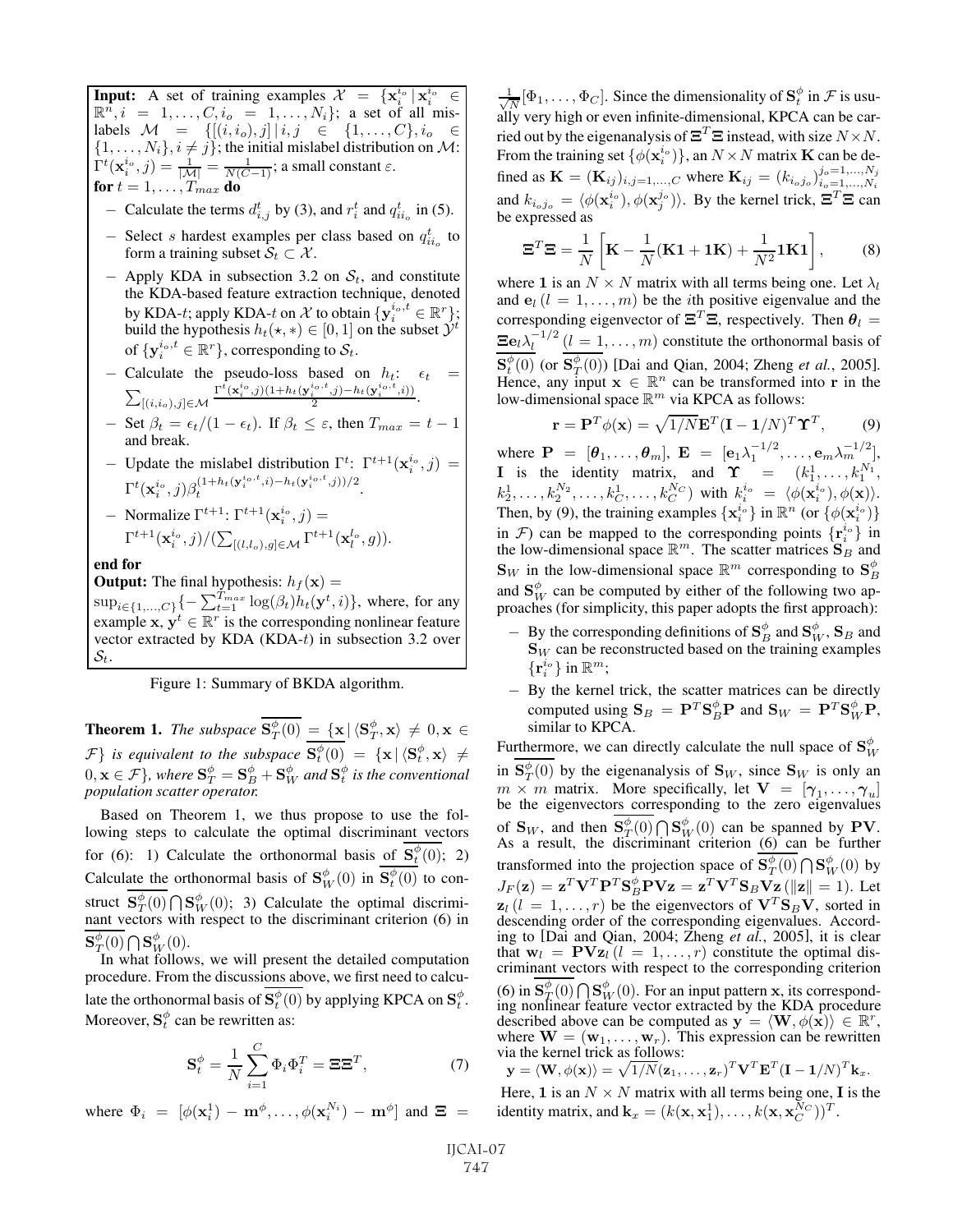## 4 Experimental Results

Gene expression data are usually high-dimensional involving a large number of genes but a small sample size. Thus, how to effectively extract discriminant features plays a very important role in gene expression data classification [Ye *et al.*, 2004]. To evaluate the performance of the proposed BKDA algorithm, we conduct some gene expression classification experiments to compare BKDA with some other dimensionality reduction methods.

Since the non-balanced problems mentioned above only exist in multi-class classification problems, our experiments are performed on three different data sets involving more than two classes each in order to demonstrate the behavior of BKDA:2

- 1. 11 Tumors: 174 human tumor examples corresponding to 11 different cancer types;
- 2. A subset A of 14 Tumors: contains all 218 human tumor examples corresponding to 14 different cancer types;
- 3. A subset B of 14 Tumors: contains all examples corresponding to various human tumor and normal tissue types, each of which contains at least eight examples.

Each data set is randomly partitioned into disjoint training and test sets. For the training set  $\mathcal{X}$ , each class  $\mathcal{X}_i$  contains L examples. Since the first data set is less challenging than the second and third data sets, we set  $L = 5$  for the first data set and  $L = 7$  for the other two. Moreover, in our experiments, no preprocessing such as gene selection is applied on the data sets. For each feature extraction method, we use a simple and efficient minimum mean distance rule with Euclidean distance measure to assess the classification accuracy, and simultaneously build the corresponding normalized version for the hypothesis in BKDA based on [Lu *et al.*, 2003a]. Each experiment is repeated 10 times and the average classification rate is reported. For the kernel methods, we use the RBF kernel  $k(\mathbf{z}_1, \mathbf{z}_2) = \exp(\|\mathbf{z}_1 - \mathbf{z}_2\|^2 / \sigma)$  and polynomial kernel  $k(\mathbf{z}_1, \mathbf{z}_2) = (\mathbf{z}_1^T \mathbf{z}_2 / \sigma + 1)^2$  where  $\sigma = 10^{12}$  In addition if  $k(\mathbf{z}_1, \mathbf{z}_2) = (\mathbf{z}_1^T \mathbf{z}_2/\sigma + 1)^2$  where  $\sigma = 10^{12}$ . In addition, it should be noted that BKDA can effectively boost the discrimshould be noted that BKDA can effectively boost the discrimination ability of the different features extracted by KDA in BKDA. To reduce the computational cost and simultaneously consider the space limitation in this paper, we simply fix the number of features r in BKDA to  $\overline{C}$  – 3 for each data set, where  $C$  is the number of classes.

For comparison, the first set of experiments implements BKDA and KDA [Zheng *et al.*, 2005] using both the polynomial and RBF kernels above, since KDA [Zheng *et al.*, 2005] can effectively calculate the significant discriminant information in the null space of the within-class scatter operator and the proposed method [Ye *et al.*, 2004] for gene expression data classification is in essence a special case of KDA in highdimensional spaces. Furthermore, to explicitly show the effectiveness of BKDA, in each comparison, KDA offers two baselines: KDA\* denotes the maximum classification rate over the variant features;  $KDA-r$  denotes the classification rate based on r fixed features. In addition, in BKDA, the number of chosen examples per class is set to  $s = L-1$ , where L is the number of examples for each class in the training set. The experimental results shown in Fig. 2 reveal that: as expected, BKDA is capable of improving the overall performance for both kernel functions on all three data sets due to its advantages as discussed above; specially, BKDA can effectively improve the performance of the corresponding KDA-r on the same number of features. In addition, we find that when s is fixed at very small values, BKDA fails to show its effectiveness when compared with KDA\* since the ensemble-based learner is too weak.



Figure 2: Comparative performance of BKDA and KDA under different  $T_{max}$  values for BKDA. BKDA:Training and BKDA:Test denote the results of BKDA on the training set  $X$  and test set, respectively. (a) Polynomial kernel on 11 Tumors; (b) RBF kernel on 11 Tumors; (c) Polynomial kernel on subset A of 14 Tumors; (d) RBF kernel on subset A of 14 Tumors; (e) Polynomial kernel on subset B of 14 Tumors; (f) RBF kernel on subset B of 14 Tumors.

The second experiment compares BKDA with several effective linear dimensionality reduction methods, including BDLDA [Lu *et al.*, 2003a], LPP [He and Niyogi, 2004], and NPE [He *et al.*, 2005], and several other effective kernelbased nonlinear dimensionality reduction methods, including KPCA [Schölkopf et al., 1999], GDA [Baudat and Anouar, 2000], KDDA [Lu *et al.*, 2003b], WKDA [Dai and Yeung, 2005], and KDA/QR [Xiong *et al.*, 2005]. Table 1 reports the maximum classification rates of different methods on the three data sets. We can see that BKDA is generally more effective than all other methods compared here.

Notice that there has been extensive research based on classifiers for tissue classification of gene expression data [Statnikov *et al.*, 2005], including k-nearest neighbor classifier

<sup>&</sup>lt;sup>2</sup>All data sets are available at http://discover1.mc.vanderbilt.edu /discover/public/mc-svm/.